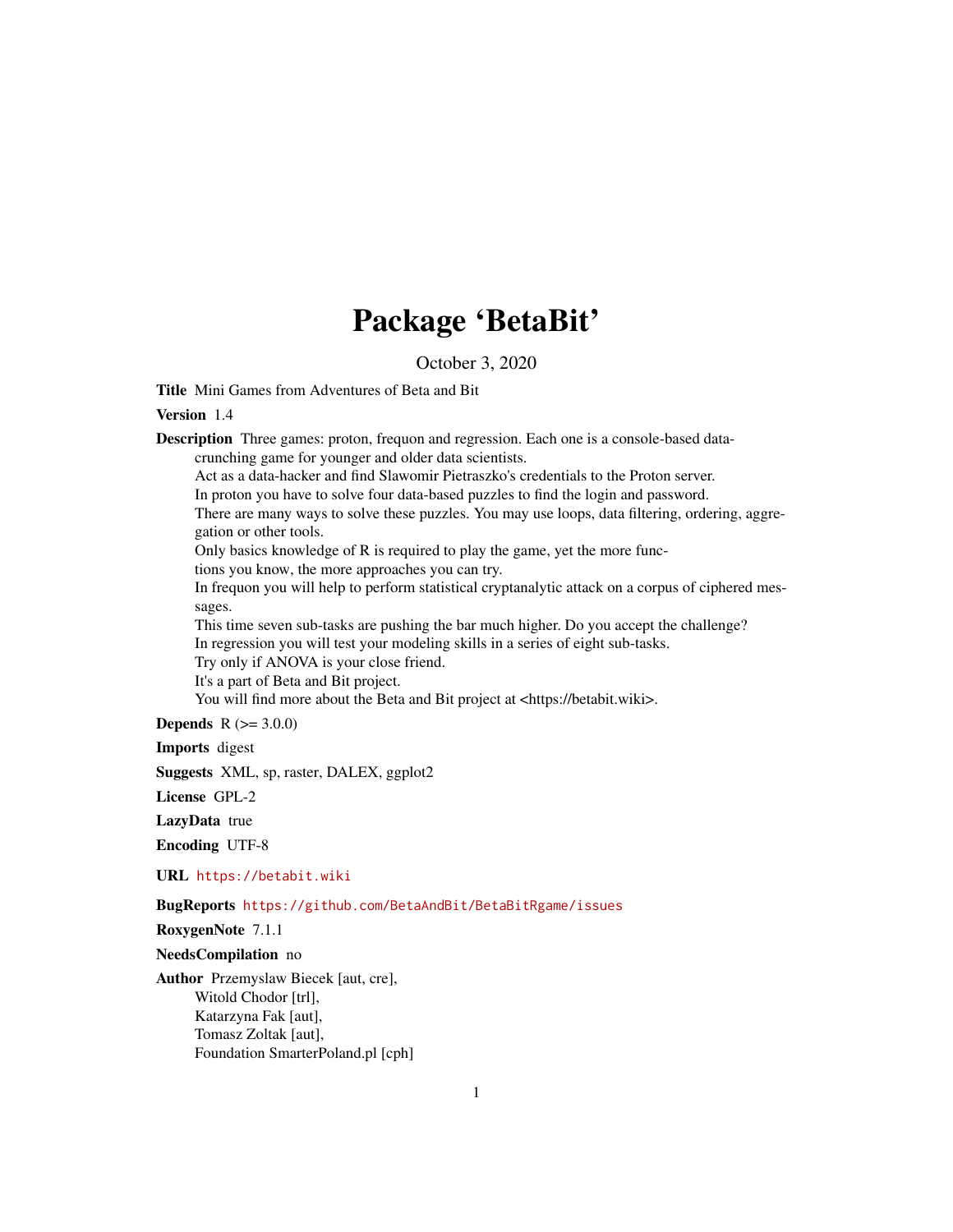<span id="page-1-0"></span>Maintainer Przemyslaw Biecek <przemyslaw.biecek@gmail.com>

Repository CRAN

Date/Publication 2020-10-03 14:40:06 UTC

## R topics documented:

|       | $\overline{4}$             |    |
|-------|----------------------------|----|
|       | $\overline{4}$             |    |
|       | $\overline{\phantom{0}}$ 5 |    |
|       |                            |    |
|       |                            | -6 |
|       |                            | -6 |
|       |                            |    |
|       |                            |    |
|       |                            |    |
|       |                            |    |
|       |                            |    |
|       |                            |    |
| Index |                            | 11 |

bash\_history *The history of recently executed commands.*

### Description

The character vector of recently executed commands. Each element of the vector consists of command's name and command's arguments separated with a space.

#### Usage

data(bash\_history)

#### Format

a character vector with 19913 elements.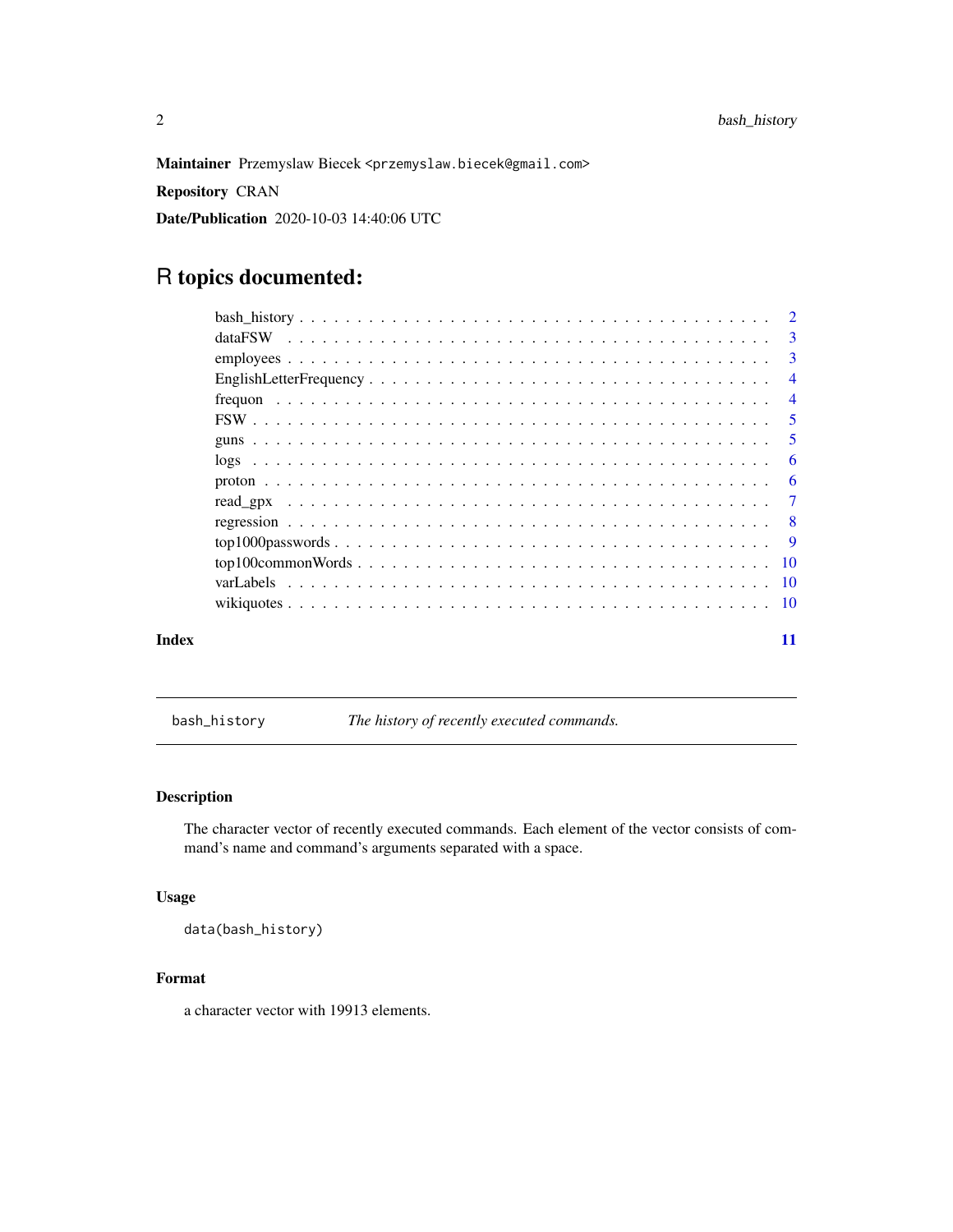<span id="page-2-0"></span>

#### Description

It was conducted firstly in the same time as PISA 2009 study, with use of the same cognitive tests and questionnaires as in PISA 2009, but on a different group of students: first grade students of upper-secondary schools (in Poland most of the students in a regular PISA sample attends lowersecondary schools). The students who participated in the first wave of the study were followed in the 2nd grade of upper-secondary school within the research program *Our further study and work* (*Nasza Dalsza Nauka i Praca*). Both studies were conducted by the Institute of Philosophy and Sociology Polish Academy of Sciences.

#### Format

data frame: 3796 obs. of 54 variables

#### Details

The original data was changed a little, to better fit the purpose of the game.

| employees | The database with employees of Faculty of Electronics and Informa- |
|-----------|--------------------------------------------------------------------|
|           | tion Technology of Warsaw University of Technology.                |

#### Description

The dataset describing names, surnames and faculty employees' logins. Note that it is an artificial dataset that imitates real database. The subsequent columns in this dataset describe:

- name. The name of an employee.
- surname. The surname of an employee.
- login. The login of an employee on the Proton server.

#### Format

a data frame with 541 rows and three columns.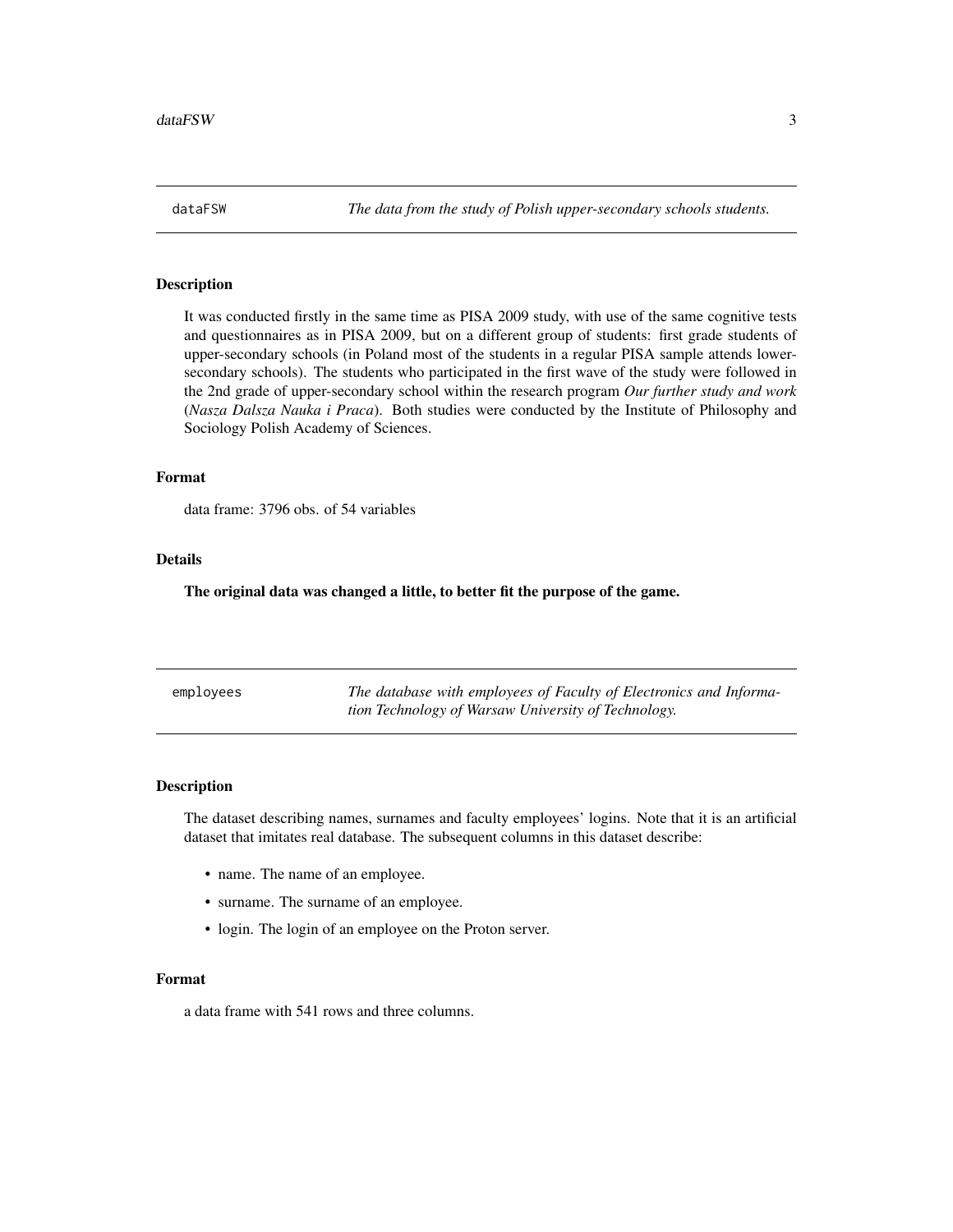```
EnglishLetterFrequency
```
*The vector of letter frequencies in English.*

#### **Description**

The vector with frequencies of 26 English letters. It is sorted by the frequency of usage. May be used to refine the transliteraton.

#### Usage

data(EnglishLetterFrequency)

#### Format

a named vector with 26 elements.

frequon *The Frequon (Frequency Analysis) Game*

#### Description

The frequon function is used for solving problems in the data-based game "The Frequon Game".

#### Usage

frequon(...)

#### Arguments

... frequon function is called by different arguments, which vary depending on a problem that Bit is trying to solve. See Details in order to learn more about the list of possible arguments.

#### Details

Every time when some additional hints are needed one should add hint=TRUE argument to the frequon function.

In this game you are in contact with a group of people that are going to stop terrorists. You can communicate with them through frequon function.

In each call add subject parameter that will indicate which message you are answering. Add content parameter. It's value should match the request.

"The Frequon Game" is a free of charge, educational project of the SmarterPoland.pl Foundation.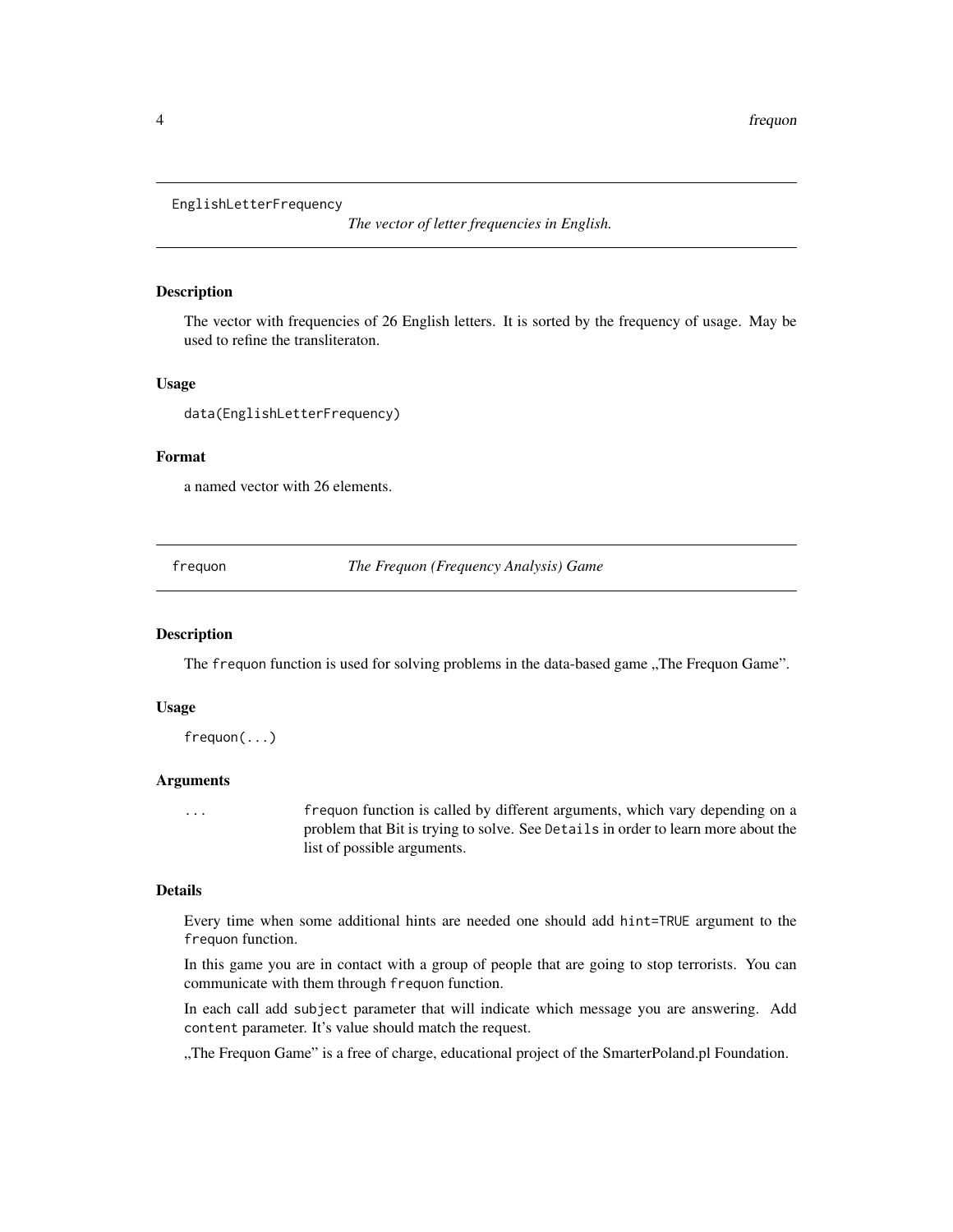#### <span id="page-4-0"></span>FSW 5

#### Author(s)

- Katarzyna Fak the idea and the implementation,
- Przemyslaw Biecek comments and the integration with the 'BetaBit' package.

#### Examples

frequon() frequon(hint=TRUE)

FSW *The data from the study of Polish upper-secondary schools students.*

#### Description

It was conducted firstly in the same time as PISA 2009 study, with use of the same cognitive tests and questionnaires as in PISA 2009, but on a different group of students: first grade students of upper-secondary schools (in Poland most of the students in a regular PISA sample attends lowersecondary schools). The students who participated in the first wave of the study were followed in the 2nd grade of upper-secondary school within the research program *Our further study and work* (*Nasza Dalsza Nauka i Praca*). Both studies were conducted by the Institute of Philosophy and Sociology Polish Academy of Sciences.

#### Format

data frame: 3796 obs. of 54 variables

#### Details

The original data was changed a little, to better fit the purpose of the game.

guns *The three messages to be decoded.*

#### **Description**

The messages to be decoded in the game 'frequon()'. How to access it? You have to figure out this by yourself.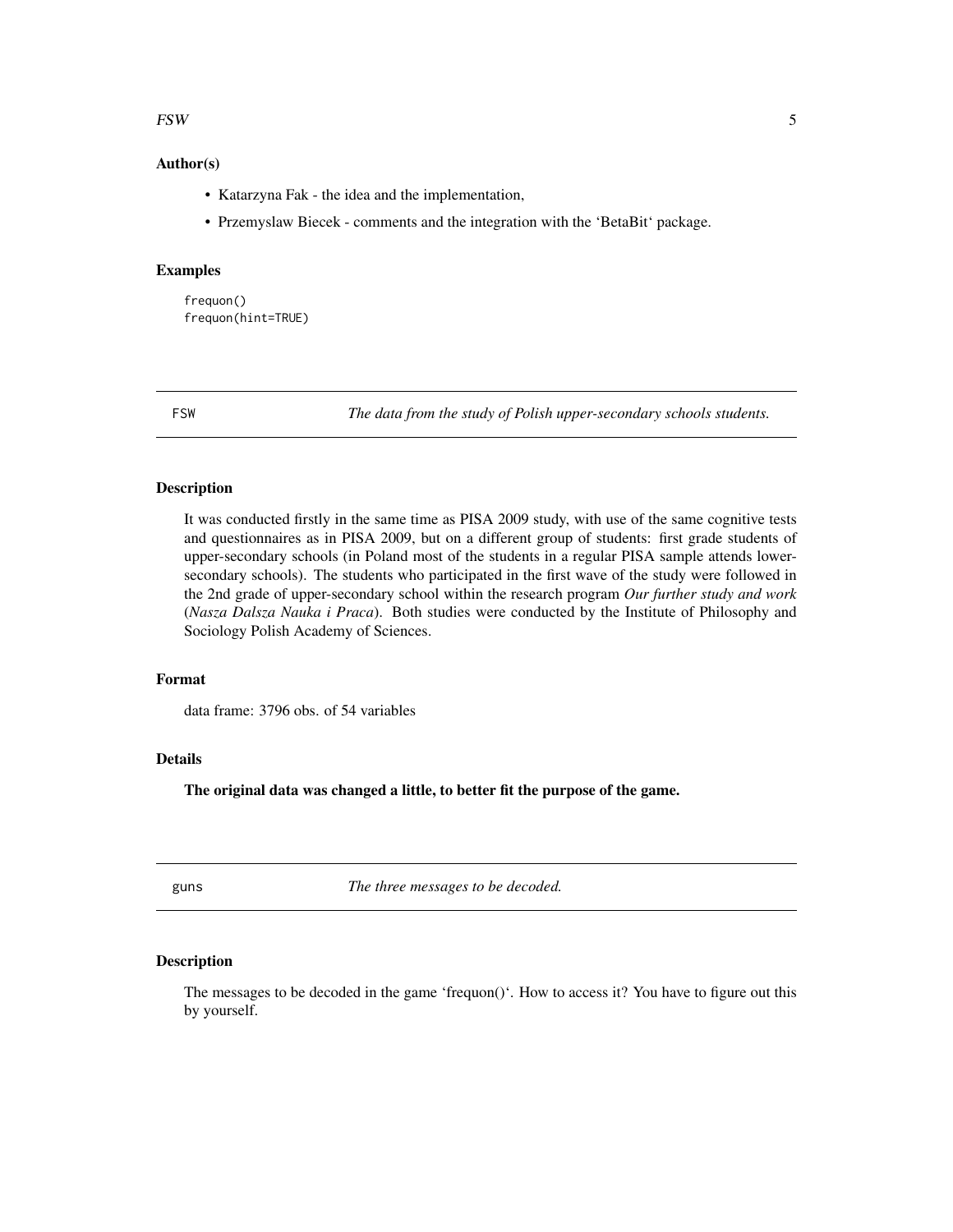<span id="page-5-0"></span>

#### Description

The dataset describing the history of logs: who, from where and when logged into the Proton server. The subsequent columns in this dataset describe:

- login. The login of the user which logs into the Proton server.
- host. The IP address of the computer, from which the log into the Proton server was detected.
- date. The date of log into the Proton server. Rows are sorted by this column.

#### Usage

data(logs)

#### Format

a data frame with 59366 rows and 3 columns.

proton *The Proton Game*

#### Description

The proton function is used for solving problems in the data-based game "The Proton Game". Solve four data-based puzzles in order to crack into Pietraszko's account!

#### Usage

proton(...)

#### Arguments

... proton function is called by different arguments, which vary depending on a problem that Bit is trying to solve. See Details in order to learn more about the list of possible arguments.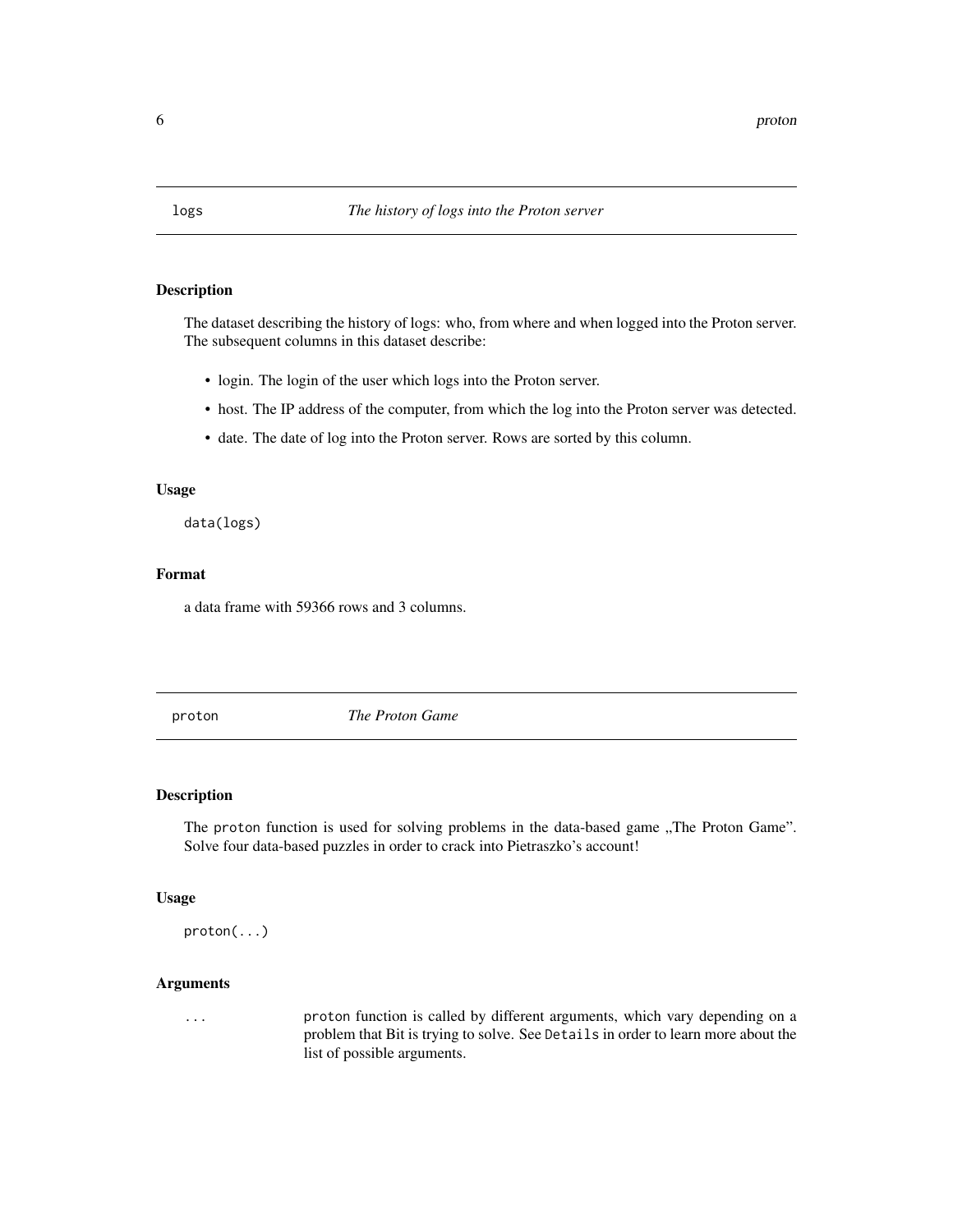#### <span id="page-6-0"></span>read\_gpx 7

#### Details

Every time when some additional hints are needed one should add hint=TRUE argument to the proton function.

In order to get more information about a user on the Proton server one should pass action = "login", login="XYZ" arguments to the proton function.

In order to log into the Proton server one should pass action = "login", login="XYZ", password="ABC" arguments to the proton function. If the password matches login, then one will receive a message about successful login.

In order to log into a server different from Proton one should pass action = "server", host="XYZ" arguments to the proton function.

"The Proton Game" is a free of charge, educational project of the SmarterPoland.pl Foundation.

#### Author(s)

Przemyslaw Biecek, <przemyslaw.biecek@gmail.com>, SmarterPoland.pl Foundation.

#### Examples

proton() proton(hint=TRUE)

read\_gpx *Read GPX File Reads data in GPX form. Examples of tourist routes saved in this format can be downloaded from mapa-turystyczna.pl.*

#### **Description**

Read GPX File

Reads data in GPX form. Examples of tourist routes saved in this format can be downloaded from mapa-turystyczna.pl.

#### Usage

```
read_gpx(path, name = NULL, uniform = TRUE, dx = 25, span = 0.1)
```
## S3 method for class 'gpx\_file'  $plot(x, ..., type = "profile", color = "magenta")$ 

#### Arguments

| path    | path the the gpx file with information about the route             |
|---------|--------------------------------------------------------------------|
| name    | name of the route                                                  |
| uniform | if TRUE then route will be converted into a uniform grid of points |
| dx      | if uniform is TRUE then dx is the grid size                        |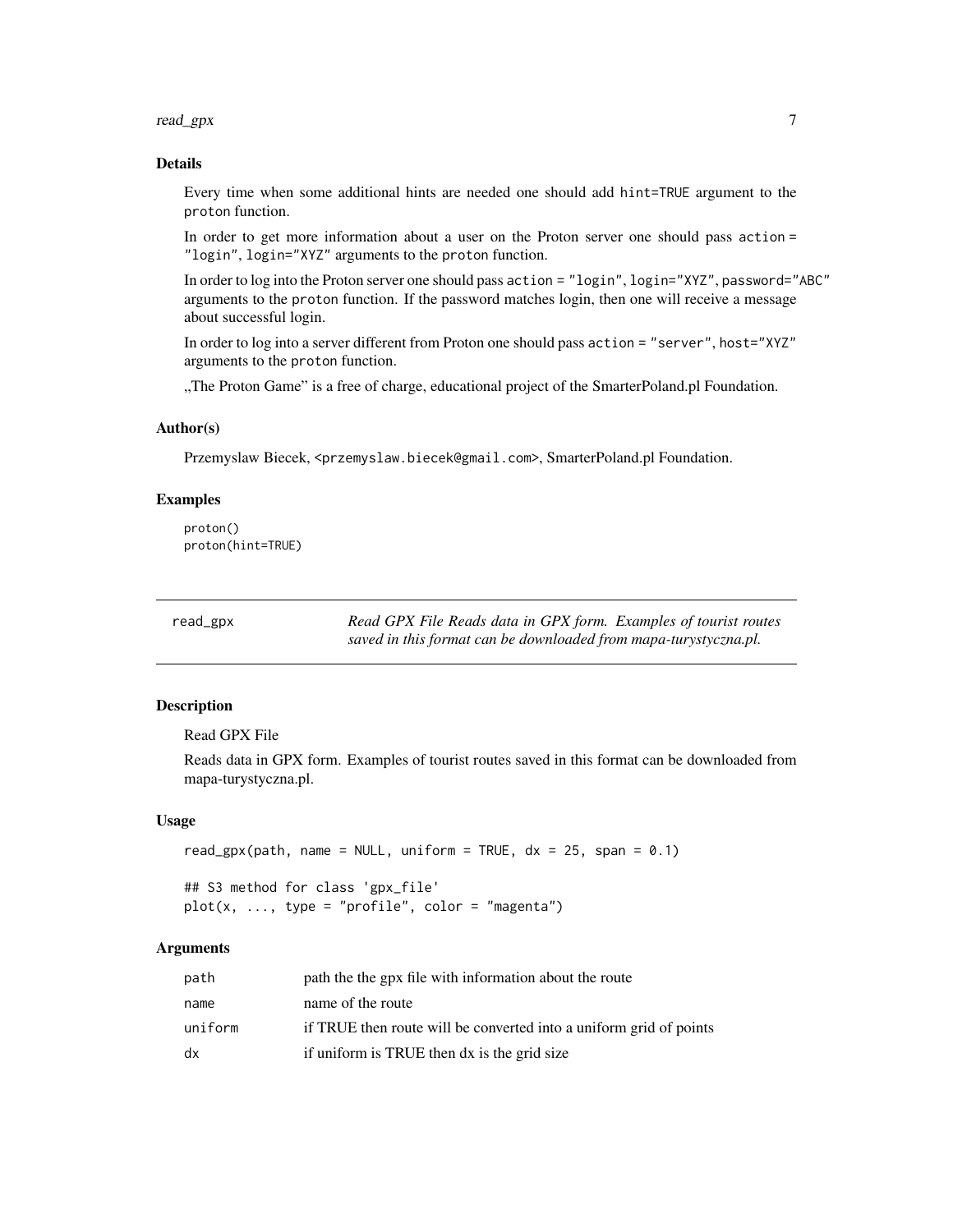<span id="page-7-0"></span>8 regression and the contract of the contract of the contract of the contract of the contract of the contract of the contract of the contract of the contract of the contract of the contract of the contract of the contract

| span      | if uniform is TRUE then span is smoothing parameter                                                             |
|-----------|-----------------------------------------------------------------------------------------------------------------|
| $\times$  | routs to be plotted                                                                                             |
| $\ddotsc$ | other parameters                                                                                                |
| type      | what should be plotted? 'profile' for profiles, 'difference' for derivative, 'box-<br>plot' absolute derivative |
| color     | names of colors for lines                                                                                       |

#### Author(s)

Przemyslaw Biecek

regression *The Regression Game*

#### Description

The regression function is used for solving problems in the data-based game "The regression" Game".

#### Usage

regression(...)

#### Arguments

... regression function is called with different arguments, which vary depending on a problem that Beta and Bit are trying to solve. See Details in order to learn more about the list of possible arguments.

#### Details

Every time when some additional hints are needed one should add hint = TRUE or techHint = TRUE argument to the regression function. Technical hints will point out R packages and/or functions which might help you to solve the task while "normal" hints provide you with methodological advices.

In this game you are helping Professor Pearson. You can communicate with him through the regression function.

In each call include the subject parameter (indicating which task you are trying to answer) and the content parameter (providing information Professor Pearson is asking you for in a given task).

Data used in the game comes from the study of Polish upper-secondary schools first grade students. It was conducted together with the PISA 2009 study using the same cognitive tests and questionnaires as in PISA 2009 but on a different group of students (in Poland most of the students in a PISA sample attends lower-secondary schools). The students who participated in the first wave of the study were followed in the 2nd grade of upper-secondary school within the research program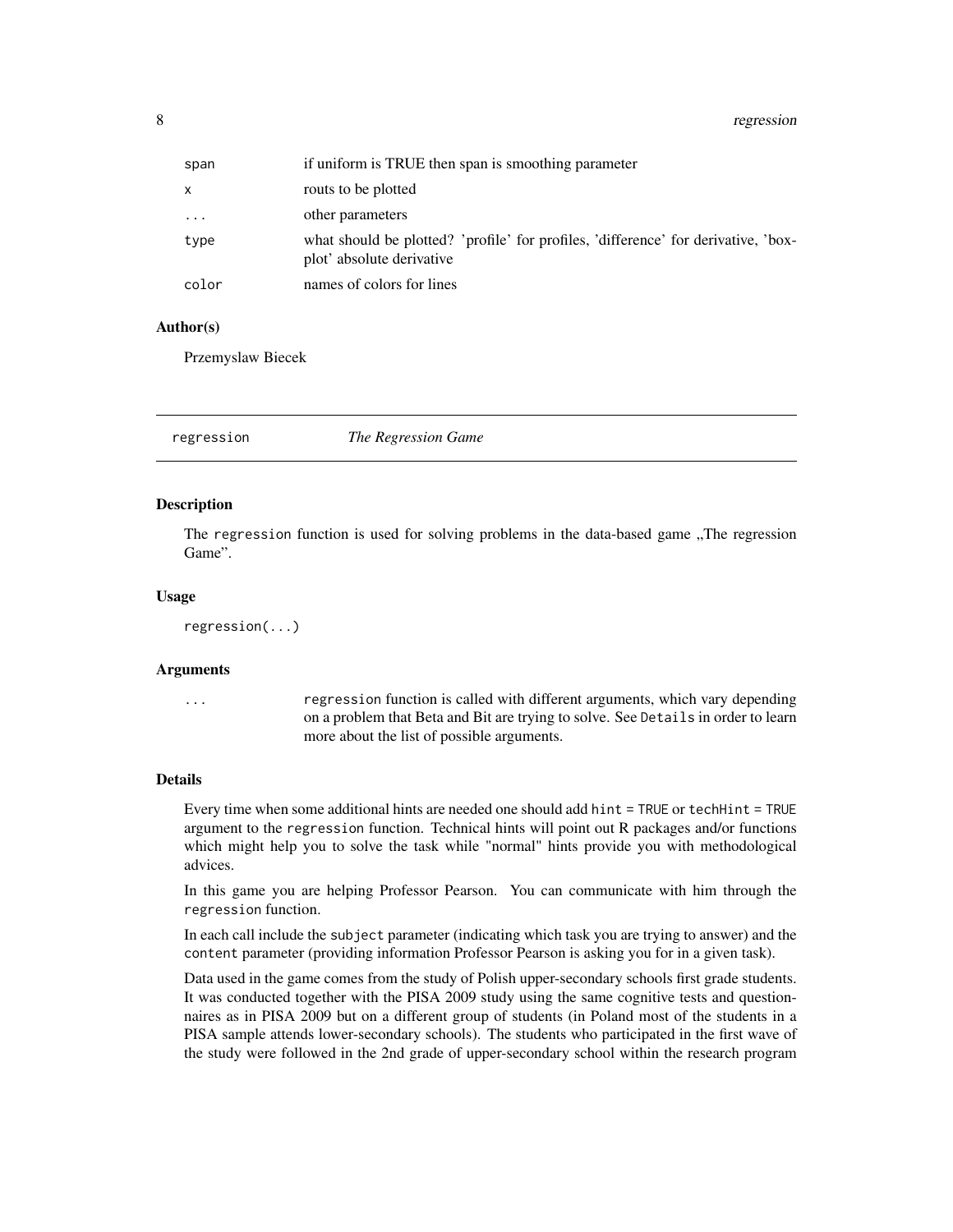<span id="page-8-0"></span>*Our further study and work* (*Nasza Dalsza Nauka i Praca*). Both studies were conducted by the Institute of Philosophy and Sociology Polish Academy of Sciences. The original data was changed a little, to better fit the purpose of the game.

"The Regression Game" is a free of charge, educational project of the SmarterPoland.pl Foundation.

#### Value

Function returns one of three possible values:

- TRUE if you provided correct answer to a task,
- FALSE if you provided wrong answer to a task,
- NULL if function can't identify task you wanted to answer.

#### Author(s)

- Tomasz Zoltak the idea and the implementation,
- Mateusz Zoltak comments, contribution to hints,
- Zuzanna Brzozowska proofreading,
- Przemyslaw Biecek comments and the integration with the 'BetaBit' package.

#### Examples

```
regression()
regression(hint = TRUE)
regression(techHint = TRUE)
```
top1000passwords *The vector of 1000 most popular passwords.*

#### Description

The character vector of 1000 most commonly used passwords. It is sorted by the frequency of password's usage. First passwords in the vector are the most frequently used.

#### Format

a character vector with 1000 elements.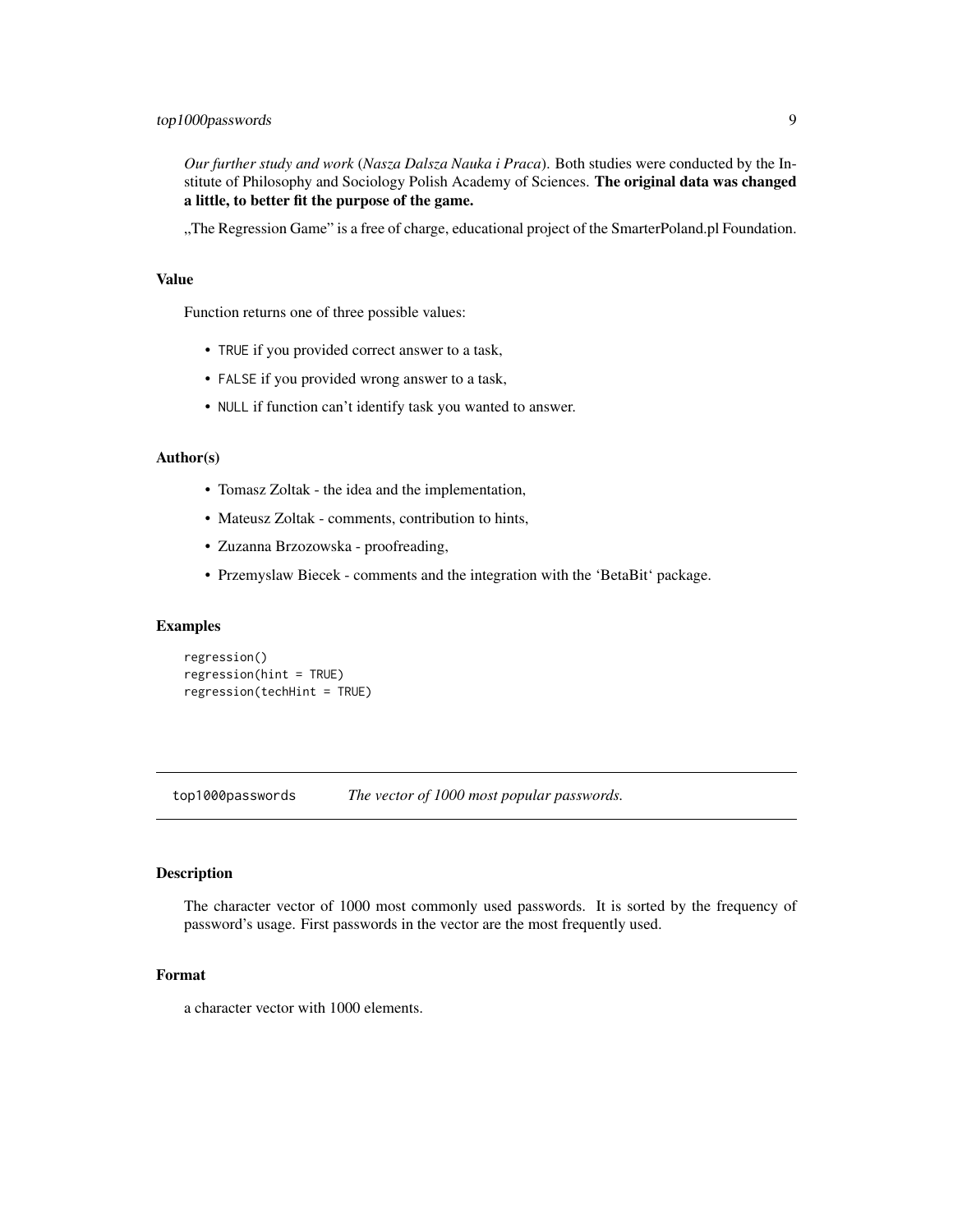<span id="page-9-0"></span>

#### Description

The character vector of 100 most commonly used words in English. It is sorted by the frequency of usage. May be used to refine the transliteraton.

#### Usage

data(top100commonWords)

#### Format

a character vector with 100 elements.

| varLabels | The data frame containng labels of the variables from dataDNiP and |
|-----------|--------------------------------------------------------------------|
|           | DNiP <i>datasets</i> .                                             |

### Description

The data frame containng labels of the variables from dataDNiP and DNiP datasets.

#### Format

data frame: 54 obs. of 2 variables

wikiquotes *List with quotes in 18 languages.*

#### Description

The named list with 18 languages. Based on <https://wikiquote.org/>.

#### Usage

data(wikiquotes)

#### Format

a named list with 18 elements.